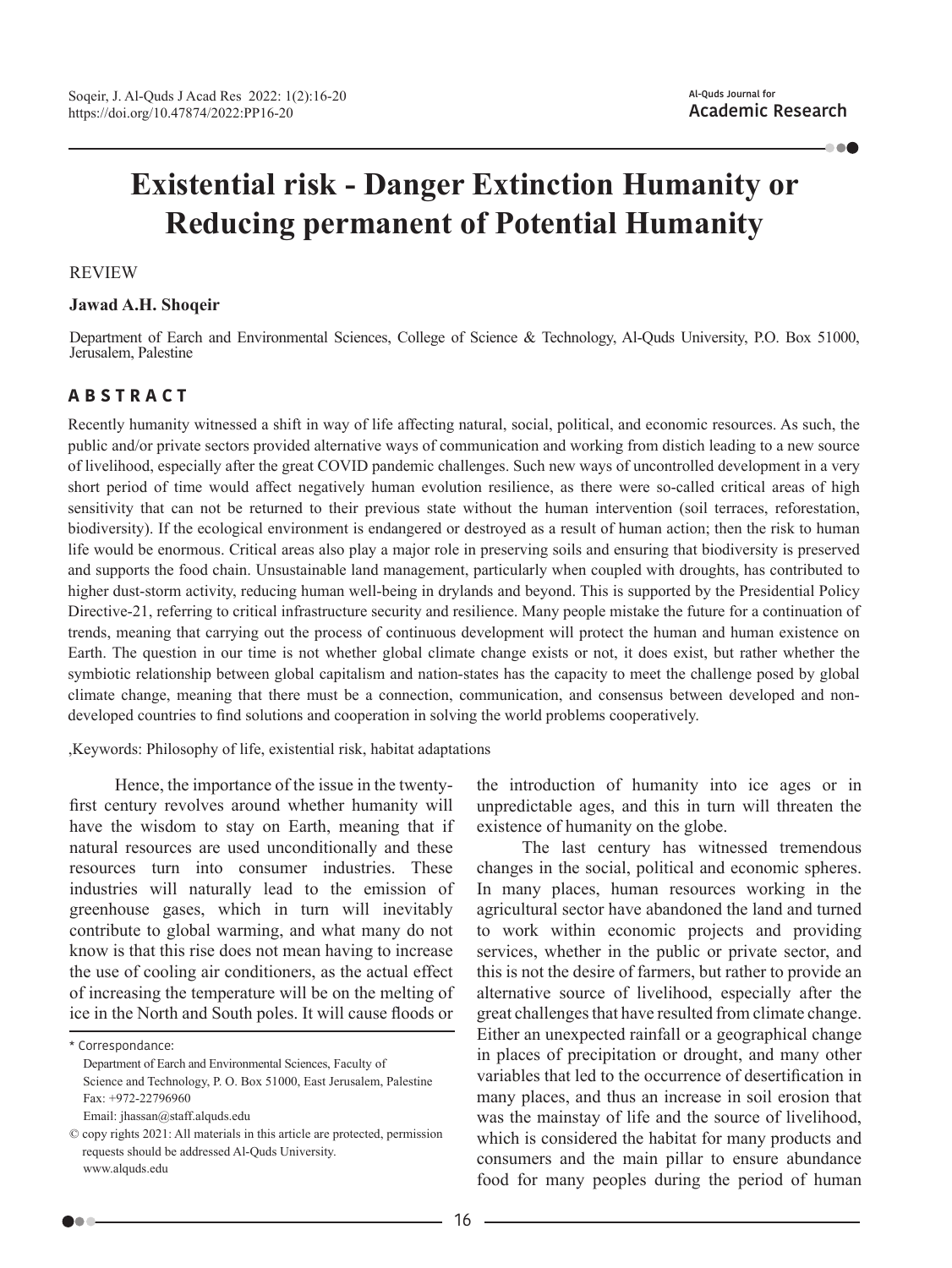

**Figure 1**. Our action trends in the past are affecting our near future possible outcomes of population evolution.

evolution. Throughout the period of human evolution, the relationship with the Earth was crucial, as there were so-called critical areas of high sensitivity, affected by any human activity, and can not be returned to their previous state. Humanity is moving fast to existential risk if no action is taken to stop the drmatice increase in temperature, Sea level and population (TSP) than extinction will happened much faster as a funtion of humanity action facts and trends (Figure1). Willing to move and track the future facts (biodiversity loss), will allow next generation to enhance their population resilience with the objective to stop or decrease the TSP factors. To expand the degree of adaptive versatility is important for any lineage to persist or extinction occurs if species populations have specific dietary/ habitat adaptations and can not relocate to a favored habitat (Richard Potts, 2022).

 This is supported by the Presidential Policy Directive-21, referring to critical infrastructure security and resilience. The PPD-21 defines resilience as "the ability to prepare for and adapt to changing conditions and recover rapidly from operational disruptions.

Resilience includes the ability to withstand and recover from deliberate attacks, accidents, or naturally occurring threats or incidents (Emergency Management Agency, 2018) Therefore, the author supports the hypothesis stating that critical areas if maintained and protected will ensure continuity of life and are the basis for providing services the system.

The ecological environment, if it is endangered or destroyed as a result of human action; then the risk to human life would be enormous. Critical areas also play a major role in preserving soils and ensuring that biodiversity is preserved and support the food chain. An example of critical areas that have played an important role in human life are the terraces of the soil that humans built in the mountain heights to be a source of food, and they are also called agricultural terraces because they take the form of gradations in the surface of the earth, and soil terraces have developed over the years, from which terraces were known in the Bronze Age In critical areas. Soil terraces store water in mountainous areas to be used in agriculture from the top of the mountain to the bottom of the valley, thus increasing the agricultural area and preventing soil erosion. This is supported by the Presidential Policy Directive-21, referring to critical infrastructure security and resilience. The PPD-21 defines resilience as "the ability to prepare for and adapt to changing conditions and recover rapidly from operational disruptions. Resilience includes the ability to withstand and recover from deliberate attacks, accidents, naturally occurring

60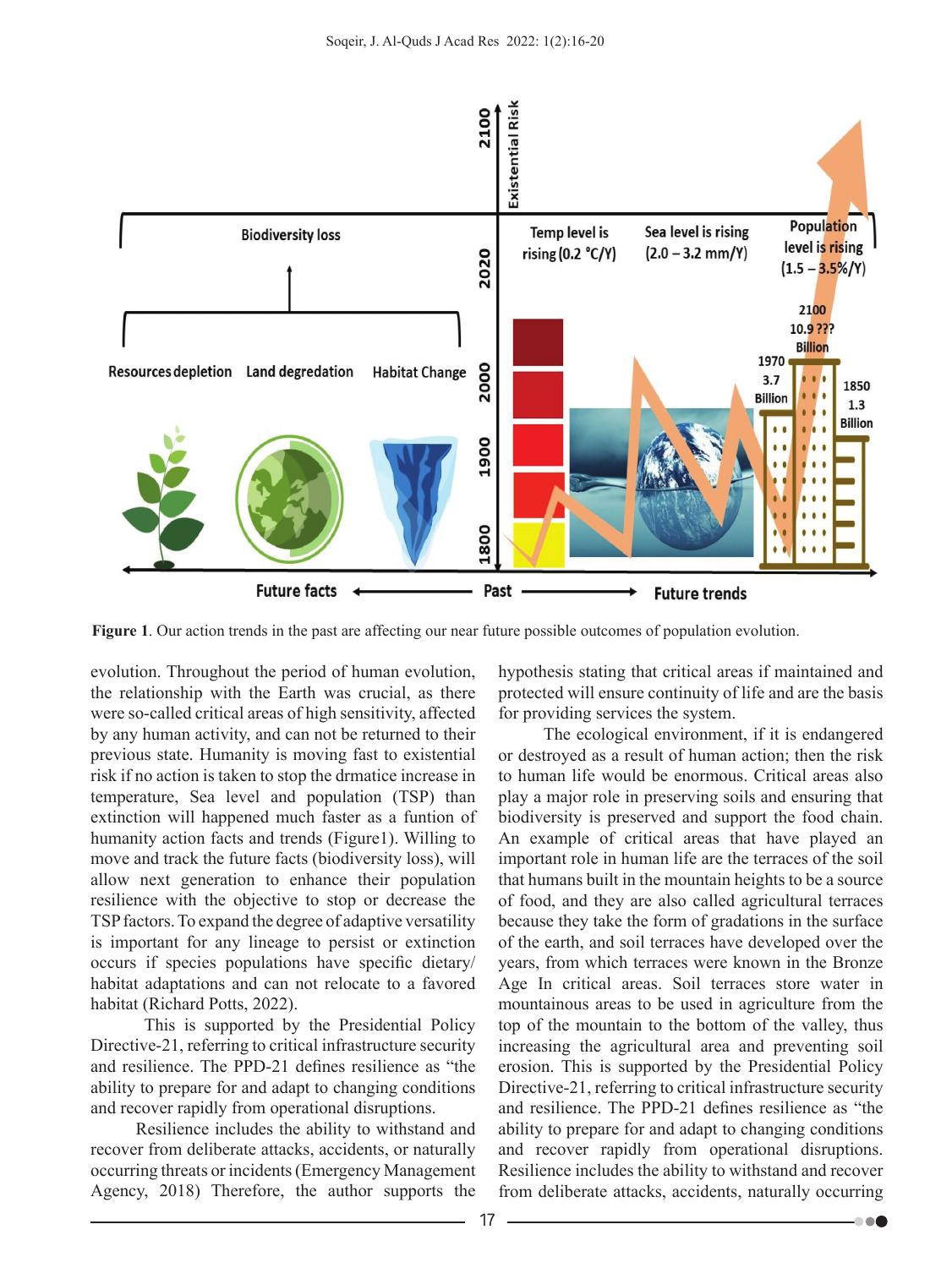threats or incidents." (Emergency Management Agency, 2018). Therefore, the author supports the hypothesis stating that critical areas if maintained and protected will ensure continuity of life and are the basis for providing services to the system.

The ecological environment, if it is endangered or destroyed as a result of human action; then the risk to human life would be enormous. Critical areas also play a major role in preserving soils and ensuring that biodiversity is preserved and support the food chain. An example of critical areas that have played an important role in human life are the terraces of the soil that humans built in the mountain heights to be a source of food, and they are also called agricultural terraces because they take the form of gradations in the surface of the earth, and soil terraces have developed over the years, from which terraces were known in the Bronze Age In critical areas. Soil terraces store water in mountainous areas to be used in agriculture from the top of the mountain to the bottom of the valley, thus increasing the agricultural area and preventing soil erosion.

As for the impacts on critical areas, they are either due to the aforementioned climate change, which pushed farmers to abandon the land and neglect the terraces, or as a result of the increase in the population of approximately 8 billion people until June 2020, which prepared the provision of housing for them to expand the horizontal construction and vertical at the expense of critical areas.

The disappearance of critical areas is an influencing and essential factor in human behavior and its presence on Earth, so understanding the human and human place in the natural and cultural environment is a matter of time, place and human behavior. Often in urban and urban development critical areas are neglected, as habitats have been demolished and natural forests replaced by modern grazing and large-scale agriculture. Fragmented elements of landscapes and habitats that used to give a feeling of happiness (the socalled sense of place), that is, the shift from a natural landscape to an unacceptable landscape as a result of climate change and human activity, and desertification is the greatest example of this. Given that change is the most certain dimension of the future, what hypothesis could one use to explore how the world will transform between 2020 and 2050 ? So, it is a view to the future that is not very far away. Many people mistake the future for a continuation of trends, meaning that carrying out the process of continuous development will protect the human and human existence on Earth (John von Neumann 1903-1957), the eminent mathematician and one of the founders of game theory

and computer science and who as chairman of the Air Force Strategic Missiles Evaluation Committee was a key architect of early US nuclear strategy, is reported to have said it was " absolutely certain (1) that there would be a nuclear war; and (2) that everyone would die in it" (Putnam 1979; Boyd and Wilson, 2018).

The human technological capabilities are capable of facing climate change, but in reality, the matter is, the future revolves more around time intervals (future time intervals is the geological earth evolution over history revolving). Every day, individuals,organizations and government institutions provide critical services and conduct essential functions upon which our communities depend. These interdependencies are integral to the survival and support of our way of life. Continuity ensures that the whole community has planned for ways to provide essential services and conduct these functions when normal operations are disrupted, (Emergenc Management Agency, 2018). For example, what we are exposed to today from the Corona pandemic, where humanity today learns how to wash hands, use a mask or keep a distance which are all speculations have been shown not to be a factor in COVID transmission, instead of undertaking development towards addressing this epidemic. This is evidence that there are breaks in human life as a result of climate change that must be taken care of and that humanity should be prepared to face them. Existential risks are a different kind of beast. We might find it hard to take them as seriously as we should simply because we have never yet witnessed such disasters. Our collective fear-response is likely ill calibrated to the magnitude of threat (Inge Kaule 2001) and (Allan Feldman, 1980).

Therefore, there is an urgent need to ask questions about which sectors will be important in the next thirty to fifty years ? Therefore, climate change must be studied and action scenarios developed for how to face this change, and what are the worst scenarios that a person is supposed to be able to solve. People in the world used to share one land, we live together with the limited earths (its area, resources and multiple environments), due to the continuous population increase on the planet, however, the harmful human influence on the environment system that supports life should not harm its basic functions, We must already face many risks such as environmental pollution represented by gas emissions, the depletion and consumption of natural resources and their introduction into industrial production processes, which naturally produce pollutants that lead to global temperatures, and global warming and environmental degradation are among the biggest problems facing humanity.

- 18

Do e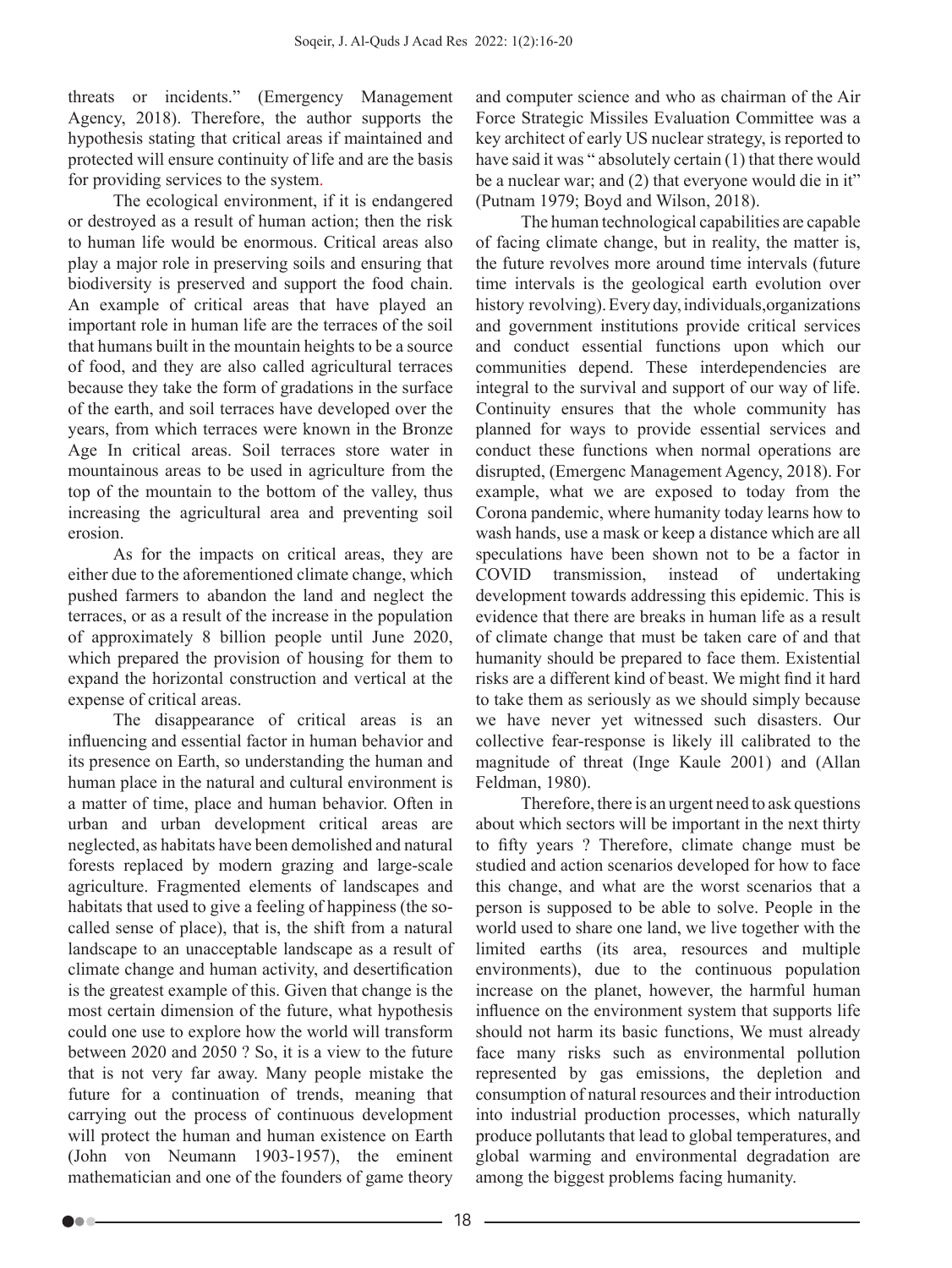The question that should be asked and thought about here is: "What are the measures that will keep human civilization intact?" If the global human civilization collapses, there will be nothing else important, then human hopes and dreams will collapse, as all human and human potentials depend on the human civilization remaining intact. Human nature is affected by many factors, including the ownership of land, as humankind inherited the land and acquired it as states and individuals, and this resulted in numerous conflicts at several levels, including conflicts between groups within the state itself, and conflicts between bordering and coastal states. As a result of these conflicts, wars arise (the Gulf war of the year 1991 is witnessing on such conflicts) to gain access to the rights of those who own this land and how to undertake the process of developing this land and investing it, and in this case also an assault on this land and thus a threat to human life on it, where Iraq and Iraqi people still paying high price and recovery up to date. These wars are also an essential element in accelerating the process of climate change, as happened in Syria and the war affected the movement of dust in the Middle East in 2016 and 2017.

Due to the combination of government neglect and technological restrictions of more than a decade in the Arab world, millions of farmers have left their lands and moved to the big cities, where the state is unable to serve and support these farmers or find appropriate solutions to the water scarcity they face, and as a result of desertification of land. As a result of desertification (Desertification is land degradation in arid, semi-arid, and dry sub-humid areas, collectively known as drylands, resulting from many factors, including human activities and climatic variations) of the earth, which gradually turns into dust. The range and intensity of desertification have increased in some dryland areas over the past several decades. Drylands currently cover about 46.2 % of the global land area and are home to 3 billion people, (Mirzabaev et al., 2019). Dust storms function as flukes transporting on its surface heavy metals as well as many viruses leading to unexpected diseases, including respiratory diseases. Dust storms were associated with global cardiopulmonary mortality of about 402,000 people in 2005. Higher intensity of sand storms and sand dune movements are causing disruption and damage to transportation and solar and wind energy harvesting infrastructures, (Mirzabaev et al., 2019). This an illustration and linking of how climate change affects and threatens human and human life on Earth. Not only but also climate change led to in an increase of the environmental immigration/ emigration due to lose of natural resources (groundwater

depletion, invasive species and land degradation). Unsustainable land management, particularly when coupled with droughts, has contributed to higher duststorm activity, reducing human well-being in drylands and beyond It is worth noting that desertification and its remedies depend on political stability, followed by technology, and the massive infusion of funds in developing nature's resources and harnessing them in the service of human and human life on Earth. Its primary role in protecting the ecosystem and ensuring its stability in a way that serves humanity for several coming decades.

The question in our time is not whether global climate change exists or not, it does exist, but rather whether the symbiotic relationship between global capitalism and nation-states has the capacity to meet the challenge posed by global climate change, meaning that there must be a connection, communication and consensus between developed and non-developed countries to find solutions and cooperation in solving the problem of climate change and facing it. However, the signs of divisions and spatial disagreements to search for and exploit natural resources that we see at the present time are factors that help in climate change, so climate change in the twenty-first century does not only test our ability to solve global problems of our time, but will test the legitimacy of the international system that mankind has known for the past three centuries. As the developments that have been found in the past decade have shown that the tools that have been developed so far are sometimes necessary, but most of the time they are insufficient in dealing with the current and pressing issues of our time, so to develop appropriate measures, it is necessary to gain a new perspective to define problems, issues, threats and challenges.

### **Referances**

Boyd, M., & Wilson, N. (2018). Existential Risks. Policy Quarterly, 14(3).

Emergency Management Agency, F. (2018). Continuity Guidance Circular - February 2018. February.

Feldman, A. (1980). Welfare Economics and Social Choice Theory. Boston: Martinus Nijhoff Publishing.

Inge Kaule, I. G. and M. S. (2001). Global Public Goods: international cooperation in the 21st century. Oxford University Press, 368, 2001.

Mirzabaev, A., Wu, J., Evans, J., García-Oliva, F., Hussein, I. A. G., Iqbal, M. M., Kimutai, J., Knowles, T., Meza, F., Nedjraoui, D., Tena, F., Türkeş, M., Vázquez, R. J., & Weltz, M. (2019). Chapter 3: Desertification. Climate Change and Land: An IPCC Special Report on Climate Change, Desertification, Land Degradation, Sustainable Land Management, Food Security, and Greenhouse Gas Fluxes in

-000